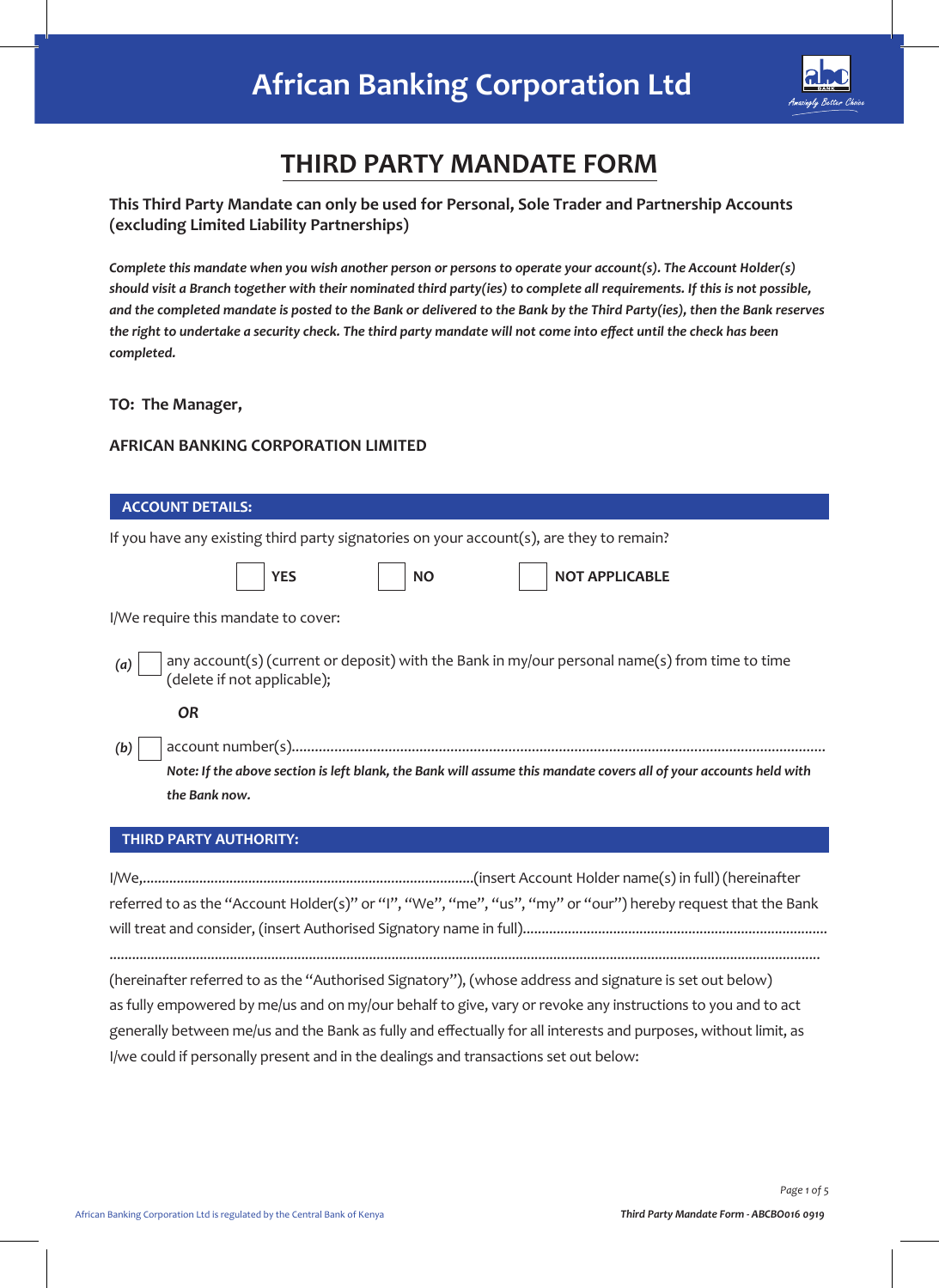#### *(Tick the appropriate box for each option applicable to the authority being given.)*

|                                        | <b>YES</b> | <b>NO</b> | <b>INITIALS</b> |
|----------------------------------------|------------|-----------|-----------------|
| 1. To give instructions on remittances |            |           |                 |
| 2. To give instructions on securities  |            |           |                 |
| 3. To withdraw money                   |            |           |                 |
| 4. To request information on account   |            |           |                 |
| 5. Any other (Customer to be specific) |            |           |                 |

Furthermore, the Authorised Signatory shall be empowered to do all such acts or things as may be necessary, proper, incidental or ancillary to such matters or transactions specified above notwithstanding that I/we may continue personally to exercise any of the powers hereby conferred upon the Authorised Signatory. In the event of a conflict between any request or instruction received from the Authorised Signatory and the Account Holder(s), the request or instruction received from the Account Holder(s) shall prevail.

Where the Account Holder(s) names two or more third party signatories, they can either act individually or jointly when giving instructions to the Bank. Please insert a tick in one of the boxes to indicate your choice.

| $\overline{a}$ Any ONE individual | Any TWO together | All to sign together | Other |
|-----------------------------------|------------------|----------------------|-------|
|                                   |                  |                      |       |
|                                   |                  |                      |       |

*Note: If you have named more than one third party and the section above is left blank, the Bank will assume that each third party signatory can sign individually.* 

The powers under this delegation of authority are subject to the Terms and Conditions applicable to each of the Accounts*.*

I/We acknowledge and agree that everything done by the Bank in pursuance of this authority shall be binding upon me/us until the Bank receives notice from me/us in writing countermanding this authority. Furthermore I/we acknowledge and agree that everything done by the Bank in pursuance of this authority before the Bank receives notice in writing of my/our death or mental incapacity from any cause whatever shall be binding on my/our respective heirs, personal representatives, including but not limited to my/our executors, administrators and any other persons claiming through or under me/us.

This authority shall cease to have effect upon:

1. receipt of written notice by the Bank from me (or either of us) in writing countermanding this authority;

2. receipt by the Bank of written notice of my (or either of our) death or mental incapacity;

3. in relation to a particular account in my/our name(s), a new party being added to such account as a joint party or the removal of a party from such joint account;

4. the appointment of a Guardian in respect of me or either of us.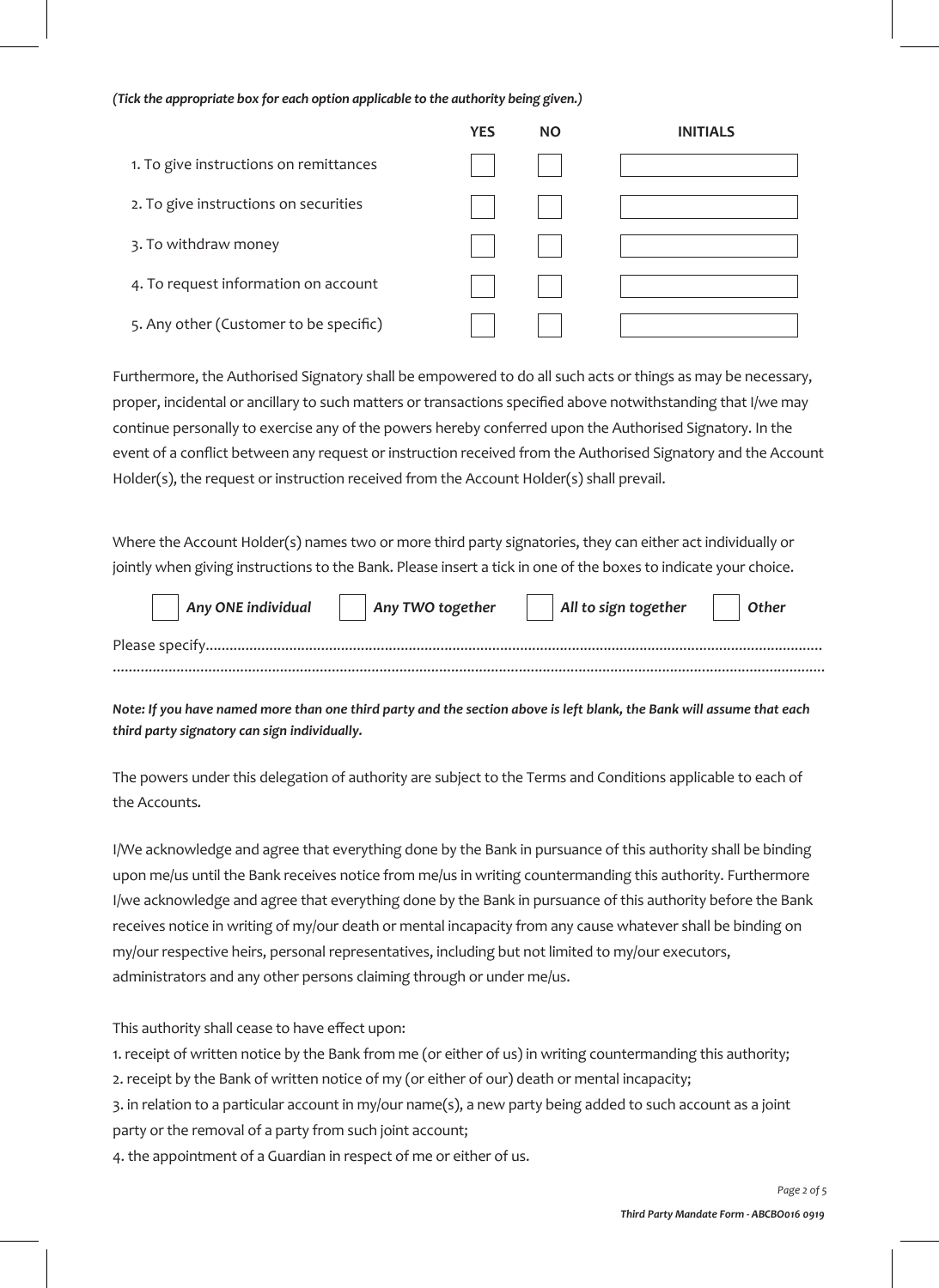I/We agree that any debt or other liability incurred to the Bank under this mandate shall be the responsibility of the Account Holder(s), jointly and severally where there is more than one, and in the absence of your written agreement to the contrary, any debt shall be repayable on demand.

I/We hereby confirm that the Bank will be under no obligation to ascertain or inquire into the purposes for which any of the above powers are to be exercised by the Authorised Signatory even if such instructions are or appear to be for the benefit of the Authorised Signatory or for any associate of or person connected to the Authorised Signatory and even if such instructions are not or do not appear to be for my/our benefit directly or indirectly.

I/We acknowledge that the Bank may refuse to act on any instruction of the Authorised Signatory should it for any reason whatsoever and in its absolute discretion, think it is reasonable to do so. The Bank may at any time ask that any further requirement be fulfilled by the Authorised Signatory and/or the Account Holder(s) before acting on the Authorised Signatory's instructions.

Neither the Bank nor its employees and/or its officers shall be liable for any loss suffered by me/us or my/our respective heirs, successors, estate, personal representatives, executors or administrators in connection with any action taken or not taken by the Bank and/or its employees and/or its officers in reliance on this authority unless such loss arises from gross negligence, wilful default or fraud of the Bank and/or its employees and/or its officers. The Bank shall not be liable for any loss suffered by me/us or my/our respective heirs, successors, estate, personal representatives, executors or administrators arising directly or indirectly from any act or default of any other company or person.

I/We (which shall include but not be limited to my/our respective heirs, successors, estate, personal representatives, executors or administrators) will, jointly and severally where we are more than one, indemnify in full the Bank and/or its employees and/or its officers against any loss, liability or expense whatsoever which may be suffered or incurred by the Bank and/or its employees and/or its officers directly or indirectly in connection with any action taken or not taken by the Bank and/or its employees and/or its officers in reliance on this authority except to the extent that such loss, liability or expense is due to the gross negligence, wilful default or fraud of the Bank and/or its employees and/or its officers.

This delegation of authority and all matters relative thereto shall be governed by and construed according to the laws of the Republic of Kenya. Any disputes in relation to this authority shall be subject to the non-exclusive jurisdiction of the courts of Kenya, to which the parties submit.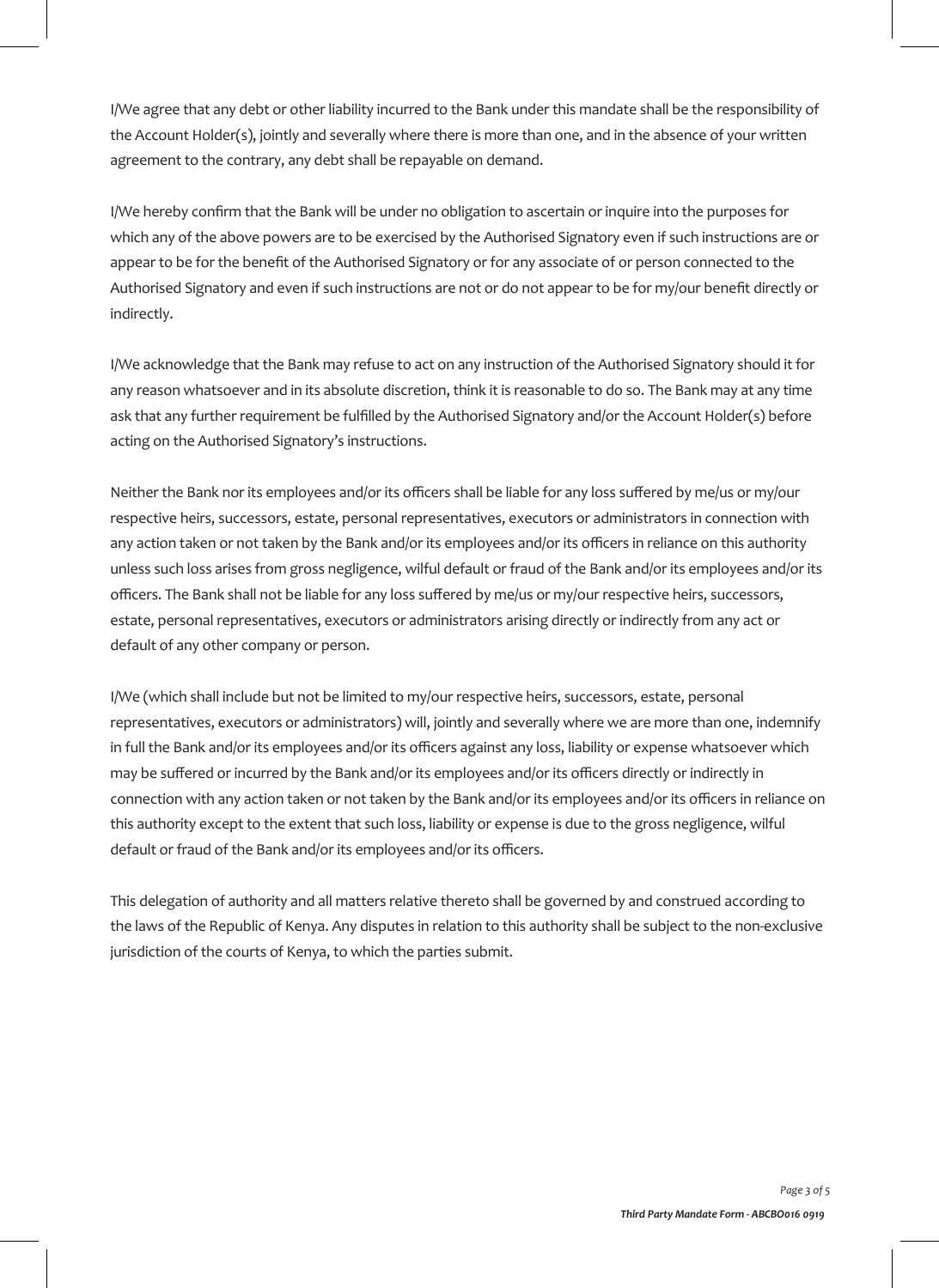For the avoidance of doubt, this authority DOES NOT permit the Authorised Signatory to do any of the following things:

1. add new parties to the Account(s), either as joint parties or recipients of a Third Party Authority;

- 2. request a new overdraft facility, or increase an existing overdraft facility;
- 3. change the address of the Account Holder(s);
- 4. unless otherwise authorised herein, not directly enter into stock market transactions;
- 5. open new accounts (including loans), other than placing funds on fixed deposit;

6. close an account (other than moving funds on fixed deposit to a current account in the Account Holder(s) name upon maturation of the fixed deposit, or if closed due to nil balance or overdraft);

7. use the account for their own transactions (as noted above, it is not the Bank's responsibility to ascertain if the Authorised Signatory is breaching this provision or not);

8. be named on any statements or stationery (apart from within the mailing address).

*Note: This mandate can only be cancelled in writing by the Account Holder(s).*

### **CONSENT AND ACKNOWLEDGEMENT OF THIRD PARTY**

By signing this document the Authorised Signatory understands and agrees that:

1. The Bank will store and process the Authorised Signatory's information on its computers and in any other way. By 'Authorised Signatory's information' is meant personal and financial information obtained from the Authorised Signatory or from third parties, such as the Account Holder(s), credit reference agencies or other organisations, or which the Authorised Signatory or they give to the Bank at any other time.

2. The Bank and other companies in the ABC Bank Group will use the Authorised Signatory's information to manage the Account(s) of the Account Holder(s) and provide services, for assessment and analysis (including credit and/or market and product analysis), and to develop and improve the Bank's services to clients and protect the Bank's interests.

3. The Bank and other members of the ABC Bank Group may use the Authorised Signatory's information to inform the Authorised Signatory by letter, telephone or computer about products and services (including those of others) which may be of interest to the Authorised Signatory. The Authorised Signatory may tell the Bank if he/she does not wish to receive marketing material.

4. The Bank may give information about the Authorised Signatory:

a) to people who provide a service to the Bank or are acting as the Bank's agents, on the understanding that they will keep the information confidential

b) to anyone to whom the Bank transfers or may transfer its rights and duties under this authority

c) if the Bank has a duty to do so or if the law allows it to do so.